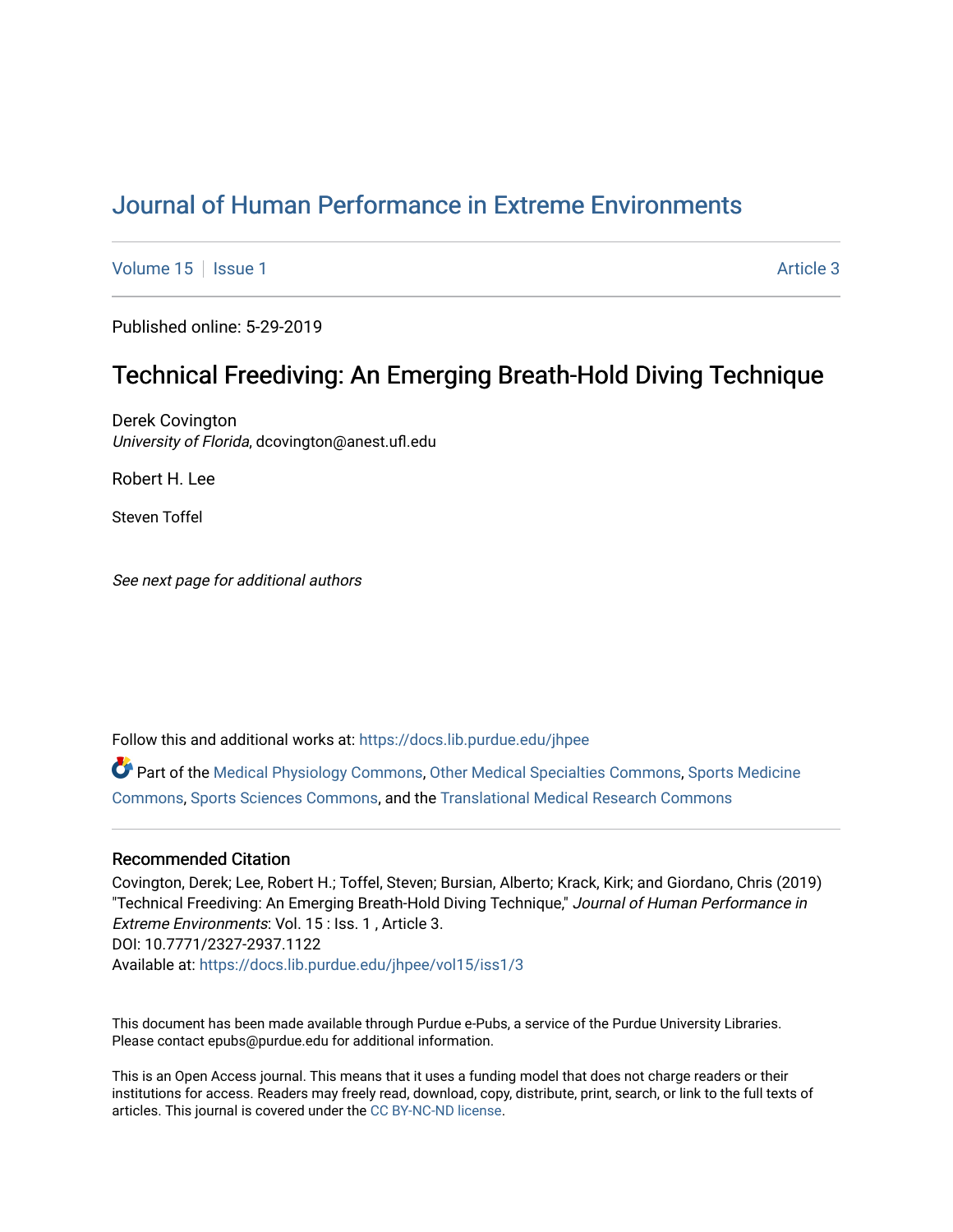## Technical Freediving: An Emerging Breath-Hold Diving Technique

### Authors

Derek Covington, Robert H. Lee, Steven Toffel, Alberto Bursian, Kirk Krack, and Chris Giordano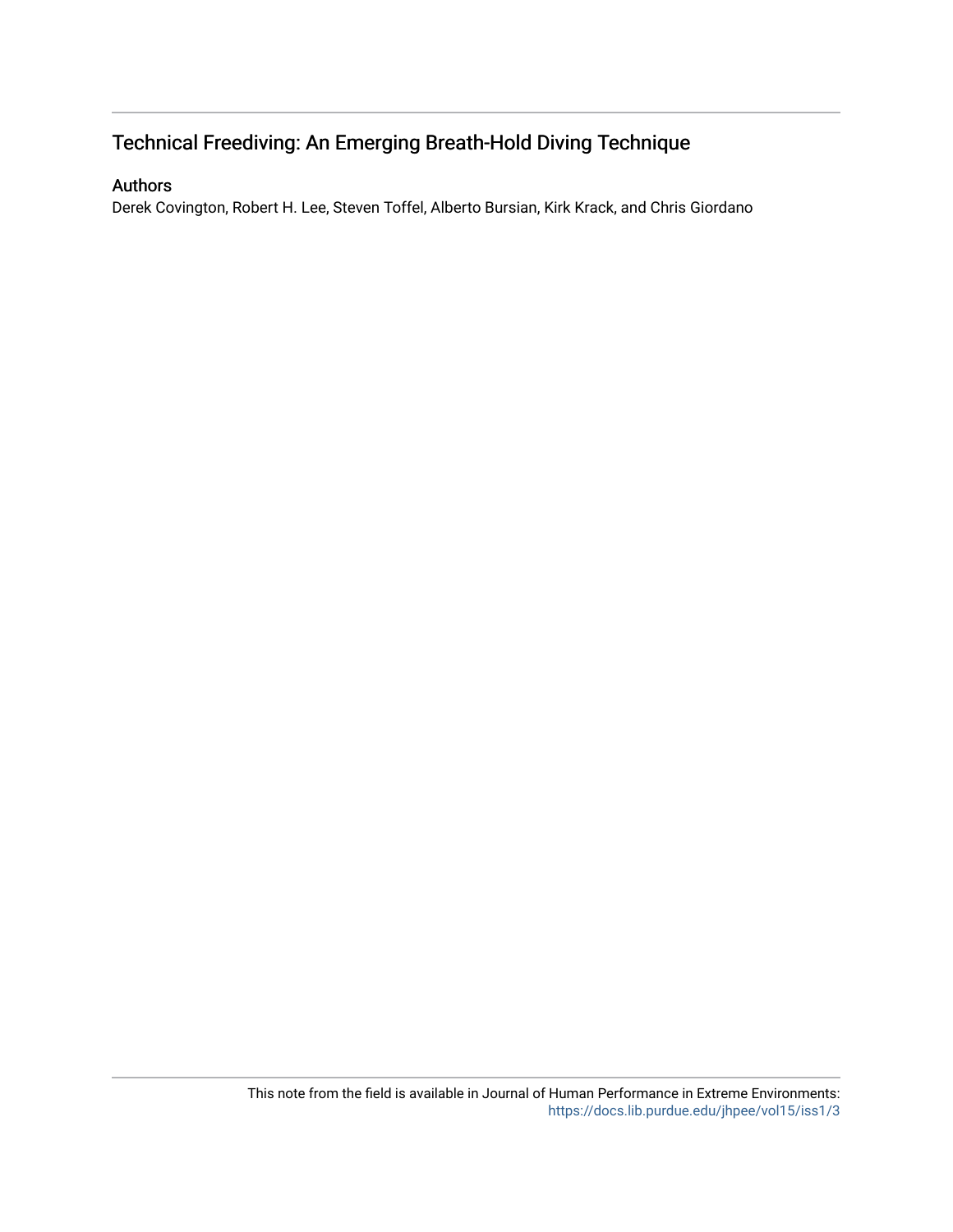### Technical Freediving: An Emerging Breath-Hold Diving Technique

Derek Covington, Robert H. Lee, Steven Toffel, Alberto Bursian, Kirk Krack, and Chris Giordano

University of Florida

#### Abstract

Technical freediving can be defined as freediving augmented by the use of oxygen-enriched gases or oxygen before, during, or after a freedive. As a result of these techniques, breath-hold divers can visit and enjoy underwater wrecks, reefs, and other diving locations previously located at depths unreachable to apnea divers. By pre-breathing oxygen-enriched gases in conjunction with hyperventilation—which decreases the partial pressure of carbon dioxide (PCO2)—the technical freediver now has additional oxygen to facilitate aerobic respiration during the dive. In addition, pre-breathing oxygen decreases tissue nitrogen tensions, which limits inert gas loading and decreases the risk of decompression sickness (DCS). Finally, this technique decreases PCO2, which diminishes the urge to breathe. Consequently, a diver may be able to dive longer before critical hypoxia or hypercarbia forces an ascent. Technical freediving can also be complemented by the use of a diver propulsion vehicle to increase the speed of descent and ascent and minimize exertion. The techniques of technical freediving may be associated with increased risks in central nervous system oxygen toxicity, DCS, and arterial gas embolism. As the boundaries of apnea diving continue to expand, there will be considerable opportunities to investigate the physiological limits of the human body and to determine the safest methodologies to practice this evolving discipline.

Keywords: freediving, apnea, breath-hold, hypoxia, decompression sickness

#### Introduction and Definition of Technical Freediving

Unlike breath-hold diving, scuba diving relies on cylinders containing compressed breathing gases to allow divers to breathe underwater and therefore stay submerged longer. Most often, scuba diving utilizes air as a breathing gas and tends to be limited to depths of less than 40 meters of water (msw) and to diving profiles that do not accrue mandatory decompression. However, technical scuba diving employs varied breathing gases (enriched air nitrox (EANx), trimix, heliox), closed-circuit rebreathers, depths greater than 40 msw, and diving in overhead environments, which can prevent a direct ascent to the surface in the event of an emergency.

Despite continued advances in the depth and time records for apnea diving, hypoxia, hypercarbia, and inert gas loading continue to be the limiting factors for breath-hold divers. A recent development referred to as ''technical freediving'' uses some aspects of advanced scuba diving techniques to address the physiological barriers to deeper, longer, and more frequent apnea dives. One of the authors (K.K.), a professional freediver and founder of Performance Freediving International (PFI), developed these techniques in small groups of divers for many years. Eventually, he unveiled technical freediving in 2014 at the Deja Blue freediving competition. According to the author, technical freediving can be defined as freediving augmented by the use of oxygen-enriched gases or oxygen before, during, or after a freedive. These non-air gas mixtures may be used to increase breath-hold and dive time and to speed metabolic recovery after a freedive and/or in preparation for another freedive.

Technical freediving greatly expands the recreational diving opportunities for freedivers. Underwater wrecks, reefs, and other diving locations previously located at depths unreachable to apnea divers are now being visited and enjoyed by technical freedivers. For instance, technical freedivers repeatedly dove for three to five minutes on the wreck of the Nippo Maru, which rests at a depth of 47 msw in Micronesia (see Figure 1). In addition, the extended diving depths and lengthened durations will prove advantageous for commercial freediving, such as spear fishermen and sponge divers. Nonetheless, as these emerging techniques introduce additional complexity and risks to freedivers, they should be reserved for select participants who are trained to understand and to mitigate these risks.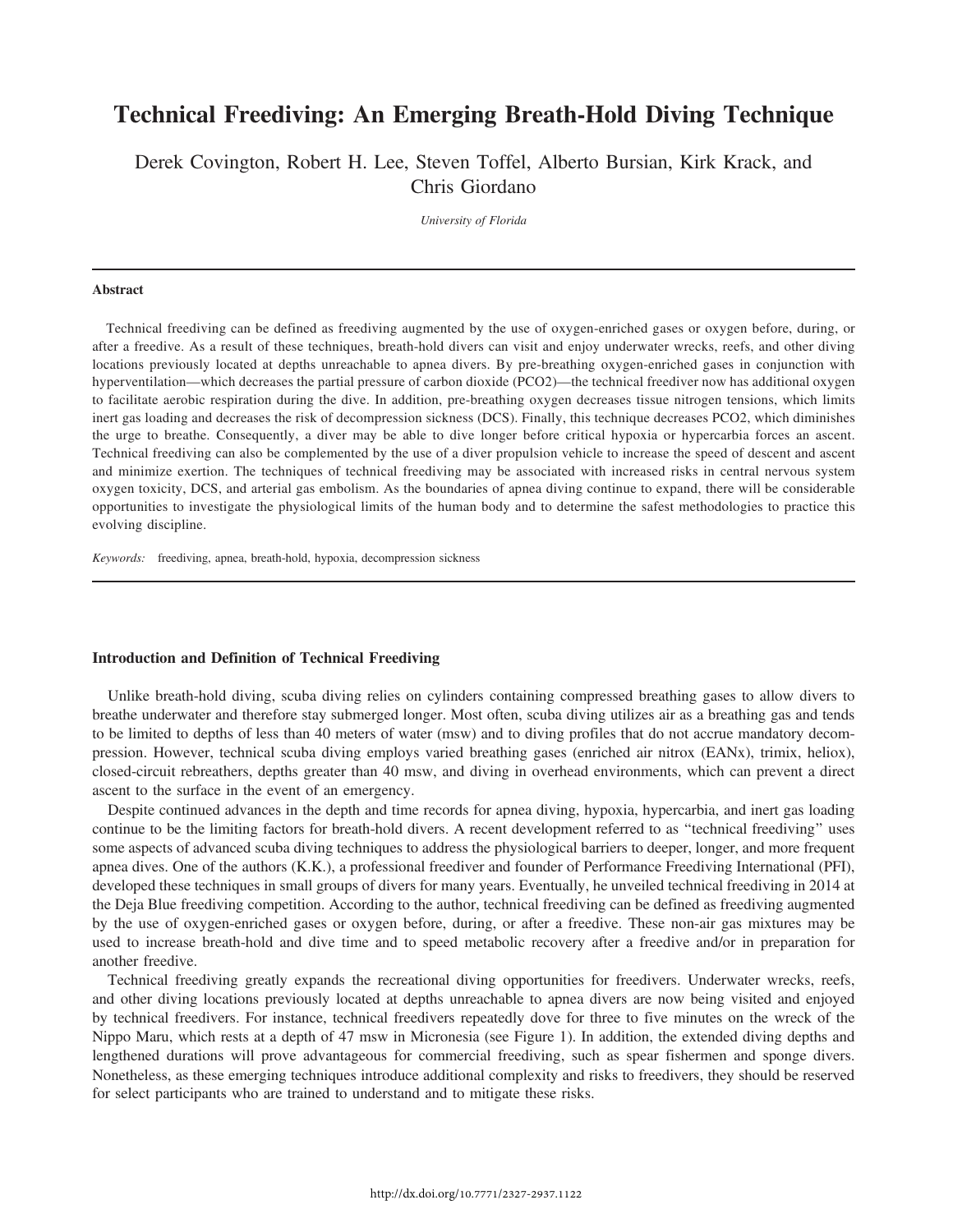

Figure 1. A technical freediver admiring the gas masks present on a wreck dive on the Nippo Maru (47 msw) in Chuuk Lagoon, Micronesia. [Photo credit: Bill Coltart]

#### Physiology and Techniques

Breathing an oxygen-enriched gas mixture prior to a freedive increases the partial pressure of oxygen (PO2) and decreases the partial pressure of nitrogen (pN2) in the diver's lungs, bloodstream, and other tissues, such as muscles. By pre-breathing oxygen-enriched gases in conjunction with hyperventilation, which decreases the partial pressure of carbon dioxide (PCO2), the technical freediver now has additional oxygen to facilitate aerobic respiration during a dive, a decreased amount of nitrogen to limit inert gas loading and the risk of decompression sickness (DCS), and a decreased PCO2 to decrease the urge to breathe (see Figure 2). As a result, the diver may be able to dive longer before critical hypoxia or hypercarbia mandate ascent. Although various oxygen-enriched gases may be utilized, K.K. most commonly utilizes 32% EANx, 36% EANx, 40% EANx, and 50% EANx, as these are frequently used by scuba divers and are available at many diving centers.

In addition to the pre-dive breathing of oxygen-enriched gases, K.K. pioneered the use of these gases during the initial descent phase of the dive. By inhaling gas from a



Figure 2. A technical freediver utilizing enriched air nitrox (EANx) on the surface in between dives. [Photo credit: Bill Coltart]

scuba cylinder underwater, a diver can effectively accomplish ''lung packing,'' or glossopharyngeal insufflation (GI). Considering the diver is breathing from a second-stage regulator, which provides gas at ambient pressure, a technical freediver may inhale a substantially larger volume of gas compared to that achieved by GI at the surface. For instance, it is estimated that traditional lung packing on the surface can provide up to 4.16 L of additional intrathoracic gas volume (Loring et al., 2007). A technical freediver at 6 msw could theoretically achieve an additional volume of over 6.7 L. It should be noted that this gas must be exhaled before surfacing to prevent barotraumatic lung injury and arterial gas embolism (AGE), since the diver has effectively increased the total lung capacity above what could normally be inhaled at the surface. A safety diver is utilized to signal to the ascending freediver the need to exhale at the appropriate depth. Since this particular aspect of technical freediving involves taking a breath underwater, one could argue that it is no longer freediving—rather scuba diving. However, K.K. argues that this single underwater breath is quite distinct from sustained breathing underwater, which is the essence of scuba diving. Furthermore, technical freedivers may choose not to employ this particular aspect of technical freediving in their diving.

Upon surfacing, inhaling oxygen-enriched gases or 100% oxygen quickly corrects a relative or near-critical hypoxic state and creates a diffusion gradient for rapid offgassing of nitrogen. As a result, the freediver can recover quickly from the metabolic demands of the dive and decrease the likelihood of DCS. Part of this recovery and the preparation for a subsequent dive may be conducted a few meters below the surface in order to further improve off-gassing of nitrogen and to decrease the large relative change in ambient pressure experienced during the ascent. Underwater recovery and preparation should only be practiced after a diver has safely returned to the surface and has demonstrated no signs of distress for at least 30 seconds.

The use of oxygen-enriched air or pure oxygen may also be complemented by an external means of propulsion, such as that offered by a diver propulsion vehicle (DPV). DPVs or scooters are propeller-driven, torpedo-shaped machines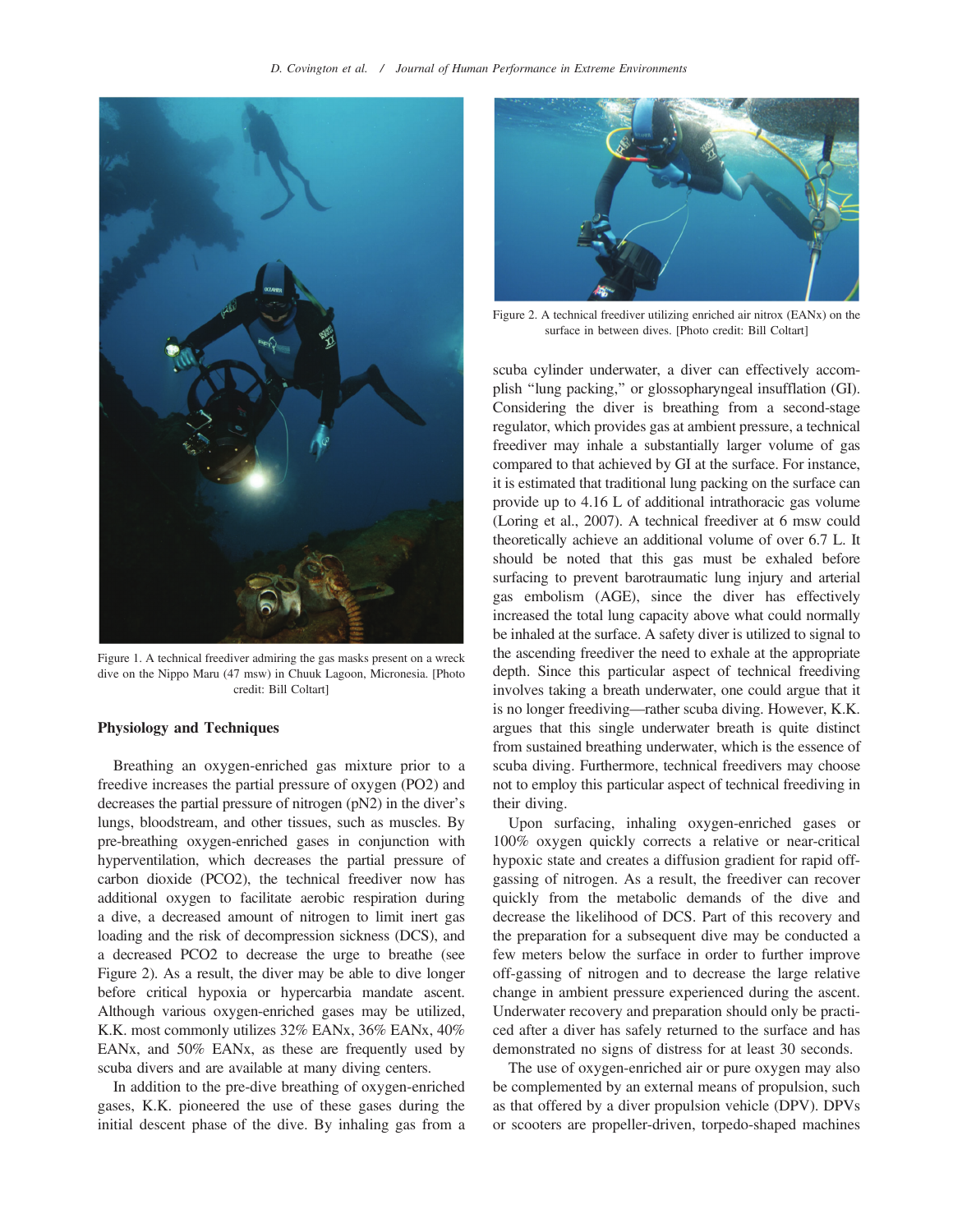

Figure 3. A freediver utilizing a DPV to aid in the descent. [Photo credit: Eiko Jones]

with large-capacity, rechargeable batteries (see Figure 3). DPVs nearly eliminate physical exertion during a freedive. As a result, the metabolic demands are drastically reduced, descent and ascent speeds are drastically increased, and greater depths can be achieved. Nonetheless, these increased speeds and depths also engender additional risk.

#### Pathophysiology and Risks

The tremendous physiological demands imparted on the human body by traditional breath-hold diving are well described and include effects on the cardiovascular, pulmonary, neurological, and renal systems (Dujicv & Breskovic, 2012; Gren et al., 2016; Marabotti et al., 2013; Mijacika & Dujic, 2016; Pendergast & Lundgren, 2009; Tetzlaff, Schöppenthau, & Schipke, 2017). In addition to these physiological challenges, technical divers may be at an increased risk for DCS, Taravana syndrome, AGE, central nervous system (CNS) oxygen toxicity, and barotraumatic injuries of the middle ear, eyes, and sinuses.

As technical freedivers expose themselves to more aggressive diving profiles, which include deeper depths, longer bottom times, more frequent dives, and an overall greater number of dives during a diving session, they also expose themselves to an increased inert gas loading, which may increase the risk of DCS. One study estimates that the risk of DCS is negligible for a single dive to depths of less than 100 meters, but then increases to 7% with dives deeper than 100 meters (Fitz-Clarke, 2009). In addition to extreme depths, those performing repetitive dives to more shallow depths may also develop DCS due to the accumulation of residual inert gases from previous dives (Lemaître, Fahlman, Gardette, & Kohshi, 2009; Schipke, Gams, & Kallweit, 2006). Nonetheless, to date, there are no scientific studies exploring these risks in a technical freediver population.

Taravana syndrome, most likely a type of neurologic DCS, exemplifies the dangers of repetitive, deep breathhold diving. First described in 1965 in the pearl divers from the Tuamoto Archipelago in the South Pacific, Taravana syndrome includes a constellation of neurological findings, such as dizziness, vertigo, numbness, nausea, euphoria, dysarthria, and altered mental status, and can result in death (Cross, 1965; Lemaître et al., 2009). The symptoms are usually present within two hours following a dive. However, Taravana syndrome has been recognized in divers as late as 21 hours after a dive (Cortegiani et al., 2013). As technical freediving practices become more common, it is foreseeable that this condition will become more prevalent but, hopefully, better understood.

In addition to DCS, AGEs also occur in breath-hold divers (Kohshi, Katoh, Abe, & Okudera, 2000; Moon & Gray, 2010). In fact, AGEs have even been reported in a breath-hold dive that was only 1.2 meters deep as well as dives just beneath the surface of the water (Harmsen, Schramm, Karenfort, & Christaras, 2015; Newton, 2001). For those performing GI before dives, they may further predispose themselves to gas trapping, lung barotrauma, and AGEs (Linér & Andersson, 2010). If divers breathe from submerged scuba cylinders (as described above) in place of GI, they must be certain to exhale during ascent to prevent lung overexpansion injuries. Meanwhile, DPVs can achieve velocities of 100 meters per minute and significantly increase diver descent and ascent rates (SUEX, 2017). Consequently, freedivers utilizing DPVs may be at further risk of lung barotrauma and AGEs due to rapid changes in ambient pressure and air space volumes. These risks are similar to those practicing no-limit freediving, where a ballast weight aids descent and a balloon or diving suits aid with ascent.

The risk of oxygen toxicity is also increased in technical freedivers compared to traditional breath-hold divers. Upon pre-breathing an oxygen-enriched gas, a technical diver increases his or her PO2 even before leaving the surface. As the diver descends in the water column, they will metabolize some of the pre-breathed oxygen, but will also be subjected to the increasing surrounding pressure, which further increases the tissue PO2. Rapid descents to significant depths may lead to a sharp rise in tissue PO2 and trigger CNS oxygen toxicity, which may induce a seizure and subsequent death. In an effort to avoid this potentially fatal complication, one of the authors mandates